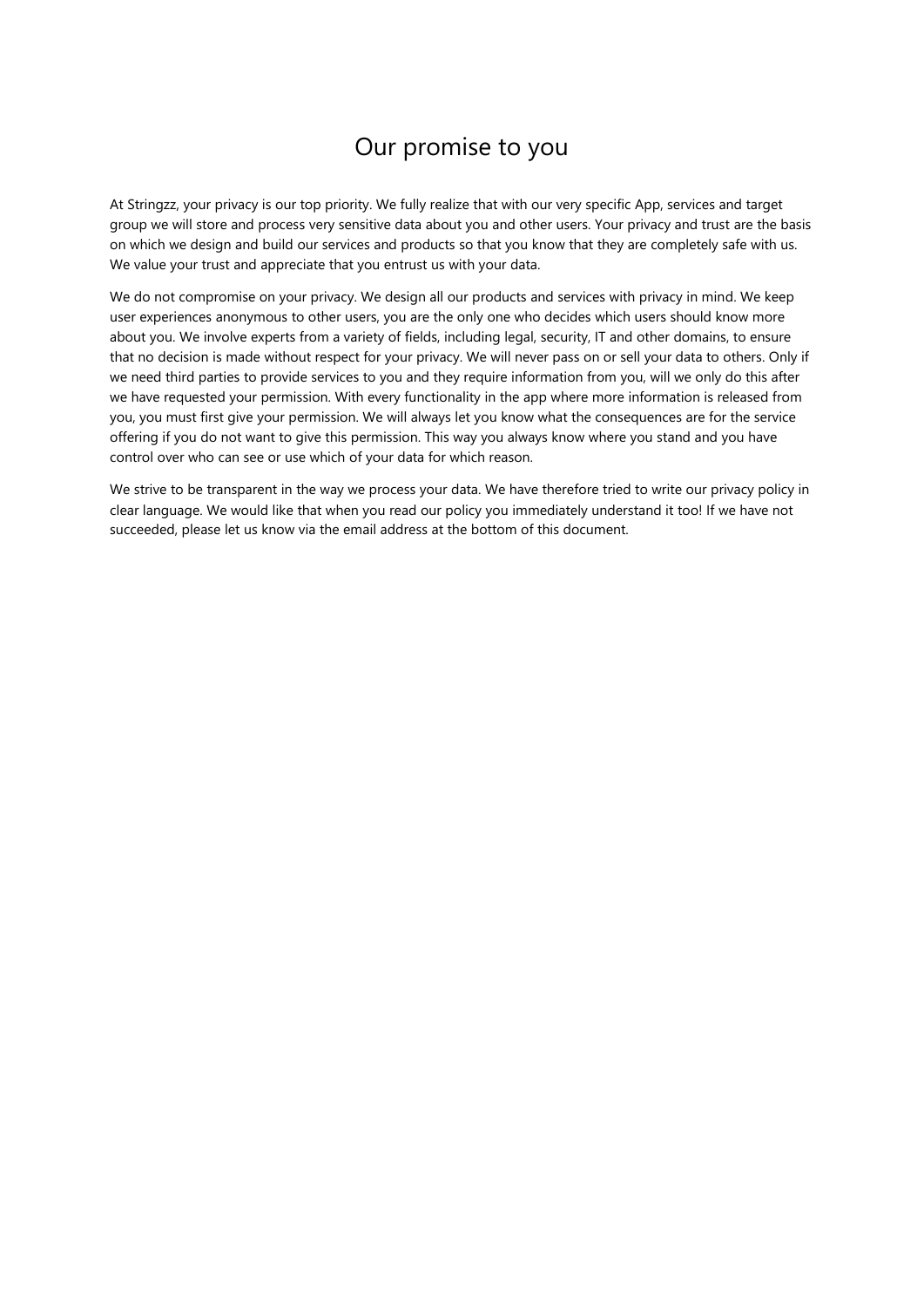# **Table of contents**

| Right to rectification of personal data | 8. |
|-----------------------------------------|----|
|                                         |    |
|                                         |    |
|                                         |    |
|                                         |    |
|                                         |    |
|                                         |    |
|                                         |    |
|                                         |    |
|                                         |    |
|                                         |    |
|                                         |    |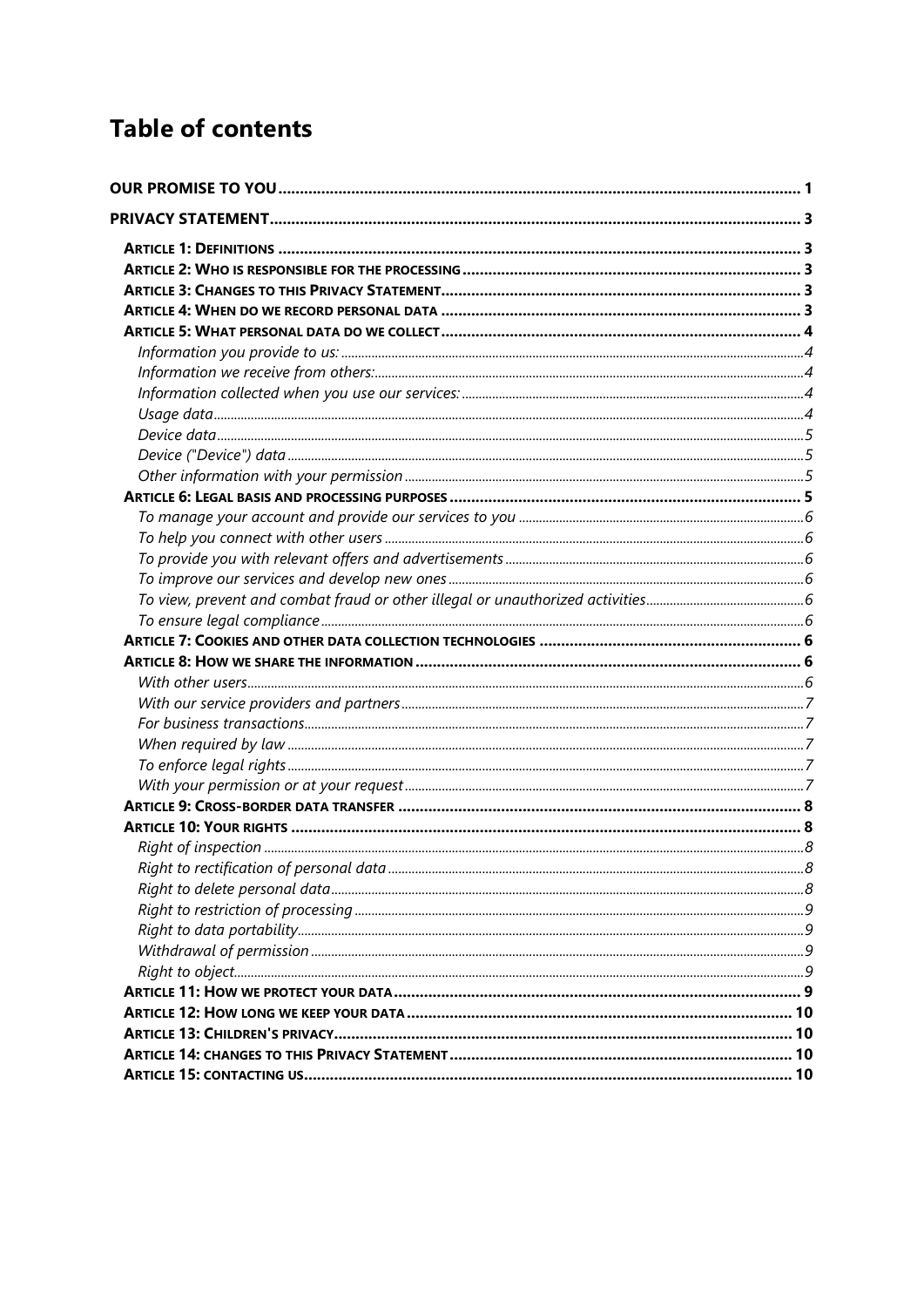# <span id="page-2-0"></span>Privacy Statement

The protection of privacy is important when processing personal data. Personal data is therefore treated and secured with the utmost care, in accordance with the General Data Protection Regulation (GDPR). In this Privacy Statement we inform you about how Stringzz handles your personal data and how you can exercise your rights with regard to your personal data, where appropriate.

This Privacy Statement applies to websites, apps, events and other services that are managed and/or offered by Stringzz. Some of our services may require their own Privacy Statement based on personal data specifically required for that service. If a certain service has its own Privacy Statement, then that statement applies before the present Privacy Statement.

This Privacy Statement is valid as from July 1, 2020. The validity date is always at the bottom of every page.

## <span id="page-2-1"></span>**Article 1: Definitions**

In accordance with and in addition to the General Data Protection Regulation, in this Statement terms have the following meaning:

- **Autoriteit Persoonsgegevens (AP**) (**the Dutch Data Protection Authority:** the supervisory authority in the field of the protection of Personal Data;
- **Data Subject:** the person to whom Personal Data relates**;**
- **User:** a natural person who has opened an account in the Stringzz app
- **Data Protection Officer (DPO):** the person within Stringzz who supervises the application and compliance with the Laws;
- **Stringzz:** the company ConsumerApps B.V., Herengracht 420, 1017BZ in Amsterdam; when Stringzz is mentioned in this Privacy Statement, we mean at least the App and the website;
- **Personal data:** any data relating to an identified or identifiable natural person;
- **Processing**: any action or set of actions related to Personal Data;
- **Law:** Regulation (EU) 2016/679 of the European Parliament and of the Council of 27 April 2016 on the protection of individuals with regard to the processing of personal data and on the free movement of such data and repealing Directive 95 / 46 / EC (General Data Protection Regulation) (Official Journal of the EU 2016, L 119).

## <span id="page-2-2"></span>**Article 2: Who is responsible for the processing of data**

You entrust your data to the Dutch company ConsumerApps B.V., located at Herengracht 420, 1017BZ Amsterdam, trading under the names Stringzz and Stringzz The App. The director of ConsumerApps B.V. is ultimately responsible for the processing and privacy of your personal data in the App, the services and on the Stringzz website.

## <span id="page-2-3"></span>**Article 3: Changes to this Privacy Statement**

Stringzz can change this Privacy Statement at any time. We recommend that you regularly check this page. This way you know if something has changed. We will inform you of any major changes to this Privacy Statement.

### <span id="page-2-4"></span>**Article 4: When do we record personal data**

When you have contact with us via Stringzz, via our website or via other communication channels, we record your personal data. It goes without saying that there is no matching, chatting, getting to know and control between Users of the Stringzz app without any information about you. This includes your basic information (such as identifiers such as telephone number and email address), bank or credit card details (with paid subscriptions), your preferences and the types of people you want to meet.

We also collect information when you use our website, so that we can help you more specifically, or when you purchase our services via social media, for example.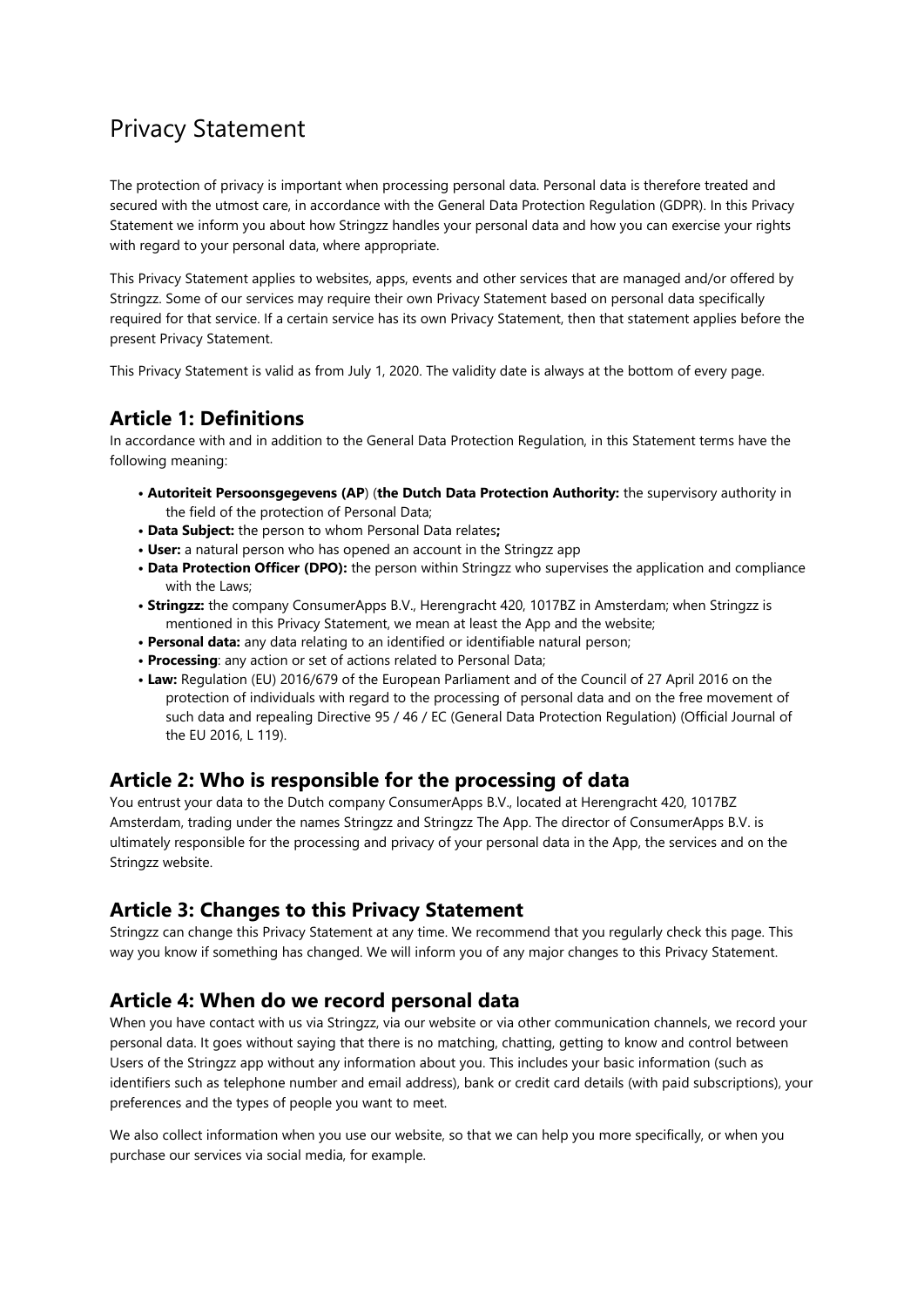# <span id="page-3-0"></span>**Article 5: What personal data do we collect**

Stringzz collects and processes personal data from you.

#### <span id="page-3-1"></span>**Information you provide to us:**

When you create an account, you provide us with at least your credentials, as well as some of the basic information needed to run our service, such as your gender and basic BDSM preference (Dominant or submissive).

As you complete your profile, you can share additional information with us such as:

- details about your personality, lifestyle, interests and other details about you, as well as content such as photos and videos.
- To add visual content, such as pictures or videos, you will have to permit us access to the mobile phone's camera or photo album first.
- Some of the information you provide to us may be considered very "special" or "sensitive" from GDPR perspective (called 'special category data'). For example, you can indicate your sexual orientation and sexual areas of interest within the App. By choosing to provide this information, you consent to our processing of that information. You will need to give explicit permission to us each time you complete updating your BDSM profile.
- When you subscribe to a paid service or purchase products or services directly from us, you provide us or our payment service provider with information such as your bank account number, debit or credit card number, or other financial information. We need this to receive/collect your payment (whether or not repeatedly).
- If you want products or services delivered by us to your home address, you will have to provide us with your address details. We need these to deliver the products or services to your home address.
- When you participate in surveys or focus groups, you provide us with your insights into our products and services, answers to our questions and testimonials.
- When you choose to participate in our promotions or events, we collect the information you use to register or enter.
- When you contact our customer service, we collect the information you give us during this contact. We use this information to answer your question or to resolve your complaint or problem.
- Sometimes we monitor or record contact moments with our customer service for training purposes and to optimize our quality of service.
- If you ask us to communicate with other people through the App (for example, if you ask us to send something to one of your Connected Users on your behalf), we will use the information about others to fulfil your request. Conversely, we use the information you have provided to let others reach you.
- Of course, we also process your chats with other users and the content you publish as part of the operation of our App and services.
- Only in exceptional cases may we decide to monitor the content of interaction, in cases where we suspect a violation of our regulations, where a user is reported by another user or where we have reason to believe that the safety of a user or a third is at stake. We have a procedure for this that concerns a small circle of trusted Stringzz employees and for which the director must give permission.

#### <span id="page-3-2"></span>**Information we receive from others:**

In addition to the information you give us directly, we receive information about you from others, including:

- Other users may provide information about you while using our App. For example, we may collect information about you from other users if they contact us about you.
- We may receive information about you from our partners, for example when Stringzz publishes advertisements on a partner's website or App.

#### <span id="page-3-3"></span>**Information collected when you use our services:**

• When you use our App, we collect information about what features you used, how you used them, and the devices you use to access them. See below for more details:

#### <span id="page-3-4"></span>**Usage data**

• We collect information about your activities in our App, for example how you use it (date and time you logged in, features you used or used frequently, search queries, clicks and pages shown to you, any ads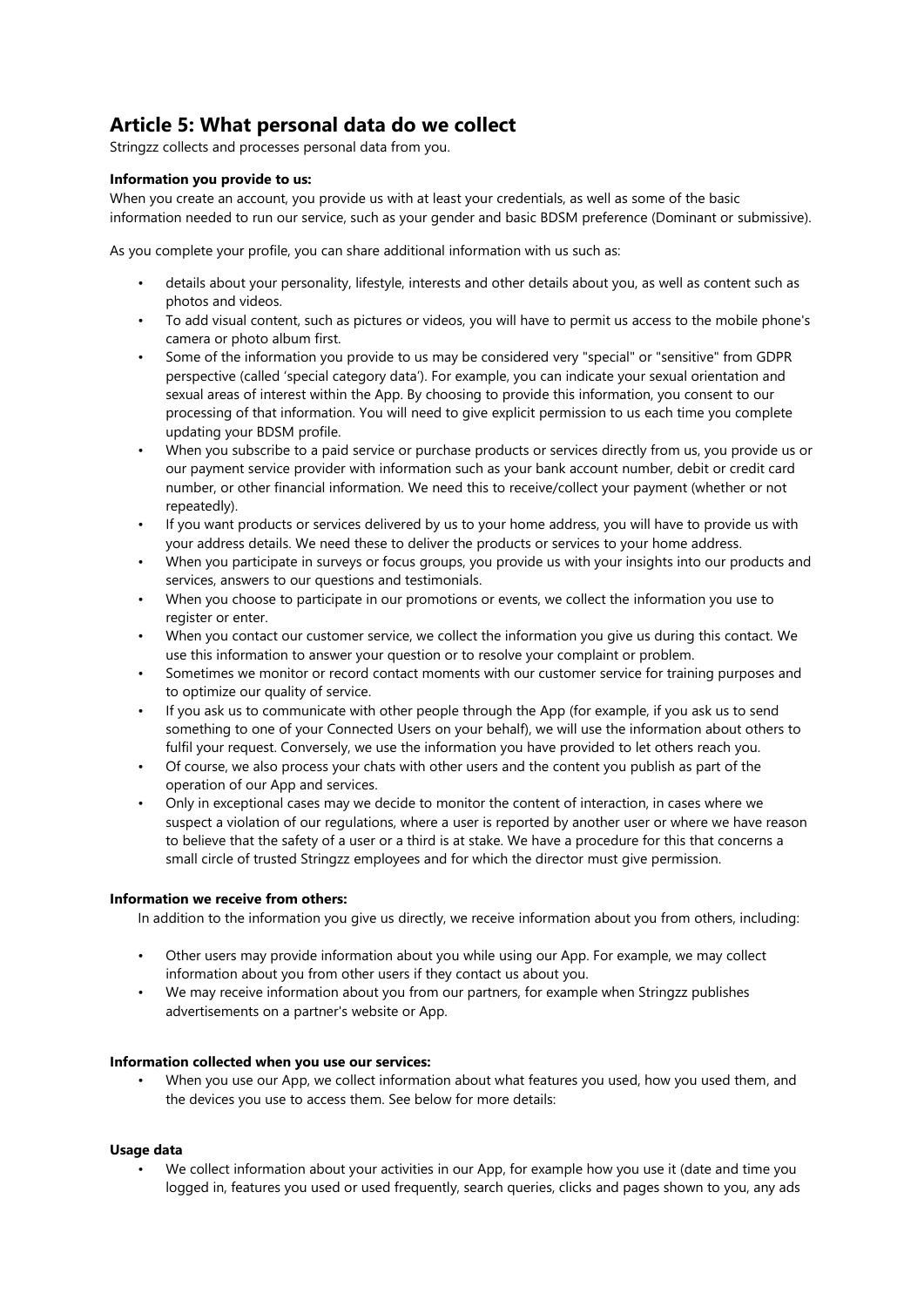you click on ) and how you interact with other users (for example, users you connect to and communicate with, time and date of your exchanges, number of messages you send and receive, without seeing the content).

#### <span id="page-4-0"></span>**Phone data**

We collect information from and about the device you use to use our App, including:

- hardware and software information, such as IP address, device ID and type, device-specific and apps settings and attributes, app crashes, browser type, version and language, operating system, time zones, IDs associated with cookies or other technologies that can uniquely identify your device or browser (for example, IMEI/UDID and MAC address);
- information about your wireless and cellular network connection, such as your service provider and signal strength;
- information about and/or control of device sensors such as microphone, sound/speakers, image, accelerometer, gyroscope, compass, etc., but with each application only after your prior explicit permission, and after explaining why we want to use these functions in our services to you .

#### <span id="page-4-1"></span>**Device data**

We collect information from and about (the connection and operation of) paired devices that you may purchase and will use to pair through our App (often via Wi-Fi or Bluetooth connection), including:

- so-called remote controlled "sex toys" such as electric vibrators, electrical locks, electrically operated chastity belts and cages, etc.
- cameras, and other home automation devices.

#### <span id="page-4-2"></span>**Other information with your permission**

- If you give us permission, we can collect your accurate geolocation (latitude and longitude) in different ways depending on the service and the device you use, including GPS, Bluetooth or Wi-Fi connections. Collection of your geolocation may take place in the background, even if you do not use the App if the permission you have given us specifically allows such collection. If you refuse permission for us to collect your geolocation, we will not collect it. You will then miss certain experiences in the App that are explained there.
- If you agree, we may collect your photos and videos (for example, if you want to publish a photo, video or streaming through the App).

### <span id="page-4-3"></span>**Article 6: Legal basis and processing purposes**

An important principle for the protection of personal data is that a legal basis is required for the processing of your personal data. Below you can see the legal bases on which Stringzz processes your personal data:

- Offering our services to you: Usually the reason is that we process your data in order to fulfil the contract you have with us. For example, if you use our App to establish valuable relationships, we will use your information to track your account and profile so that it is visible to other users and recommend other users to you. If you and your connected partner in Stringzz find it exciting that she can see where you are on her phone at any time, you will need to authorize the use of your geolocation for this, and we can enable this service.
- Legitimate Interests: We may use your information when we have a legitimate interest to do so. For example, we analyse the behaviour of users of our App to continuously improve our offer and the quality of our service, we propose offers that we think may interest you, and we process information for administrative, fraud detection and other legal purposes.
- Consent: From time to time, we may ask for your consent to use your information for certain specific reasons. You can refuse this consent at any time, or withdraw it later by a function in the App or by contacting us at the address indicated at the end of this Privacy Statement.

The primary reason we use your information is to provide and improve our services. In addition, we use your information to protect you and show you advertisements that may be of interest to you. Read on for a more detailed explanation, along with practical examples, of the various reasons we use your information.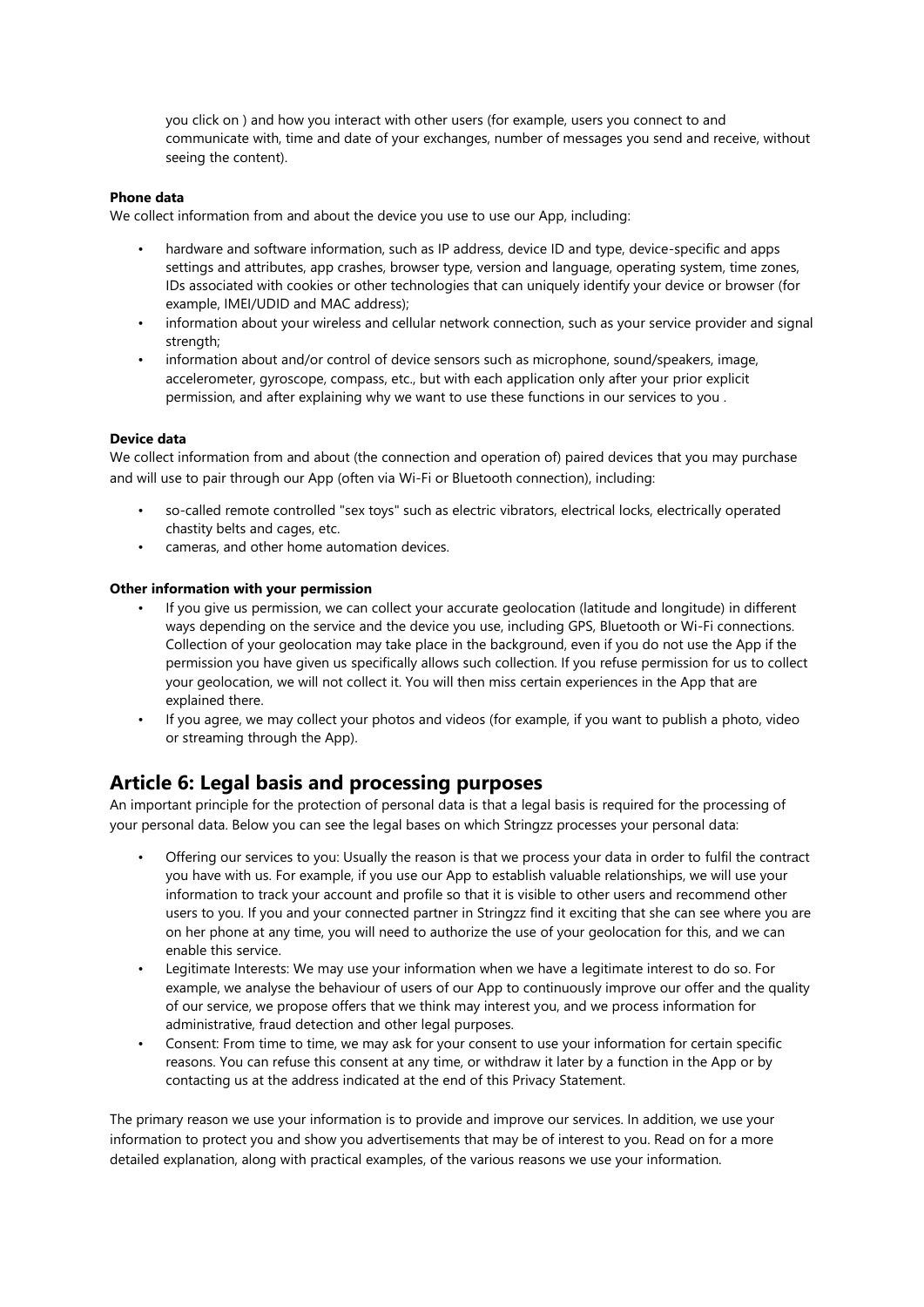#### <span id="page-5-0"></span>**To manage your account and provide our services to you**

- Create and manage your account
- Provide you with support and answer your questions
- Communicate with you about our services, including order management and billing

#### <span id="page-5-1"></span>**To help you connect with other users**

- Analyse your profile, your activity on the App and your preferences to recommend contacts that may be valuable to you and to recommend you to others; think of gender, age, preferences, etc.
- Show user profiles to each other

#### <span id="page-5-2"></span>**To provide you with relevant offers and advertisements**

- Manage discounts or other offers
- Develop, display and track content and advertising tailored to your interests

#### <span id="page-5-3"></span>**To improve our services and develop new ones**

- Expand functionalities and/or services based on your own feedback and that of other users
- Conduct research and analysis of user behaviour to improve our App and content (for example, we may decide to change the appearance or significantly change a particular feature based on user behaviour)
- Develop new features and services (for example, we may decide to build a new interest-based feature based on requests received from users)
- Based on your use of the App and our services, offering functionalities and/or services that we think may interest you

#### <span id="page-5-4"></span>**To view, prevent and fight fraud or other illegal or unauthorized activities**

- Address persistent or suspected misconduct in and outside the App
- Conduct analyses to better understand possible fraudulent activities and take countermeasures if necessary
- Retain data related to fraudulent activities to prevent recurrence
- Conduct analyses to protect the safety of our users, our staff and our partners

#### <span id="page-5-5"></span>**To ensure legal compliance**

- Meet legal requirements
- Serve law enforcement
- To enforce or exercise our rights, for example our Terms and Conditions and Terms of Use

### <span id="page-5-6"></span>**Article 7: Cookies and other data collection technologies**

We use and may allow others to use cookies and similar technologies (such as pixels) to recognize you and/or your device(s). You can read our Cookie Policy to learn more about why we use them and how to better manage their use through your browser settings and other tools.

### <span id="page-5-7"></span>**Article 8: How we share the information**

Since our goal is to help you match, chat, interact, get to know others and be in control of others/controlled by others, user information is of course mainly shared with other users. For some users, we also share information with service providers and partners who assist us in using the App and in some cases with judicial authorities. Read on to learn more about how your information is shared with others.

#### <span id="page-5-8"></span>**With other users**

• You share information with other users when you voluntarily disclose information on Stringzz (including your public profile). Please be careful with your information and make sure that the content you share is not a problem for it to be publicly visible, as neither you nor we can control what others do with your data once you share it. You can strongly influence what users see of you. For starters, we advise you to use a nickname in the App for users, a made-up name instead of your real name. While Stringzz needs information from you to provide you with our services, it is not the information needed to communicate with other users. Stringzz will NEVER give your actual details (name, address, telephone number, etc.) to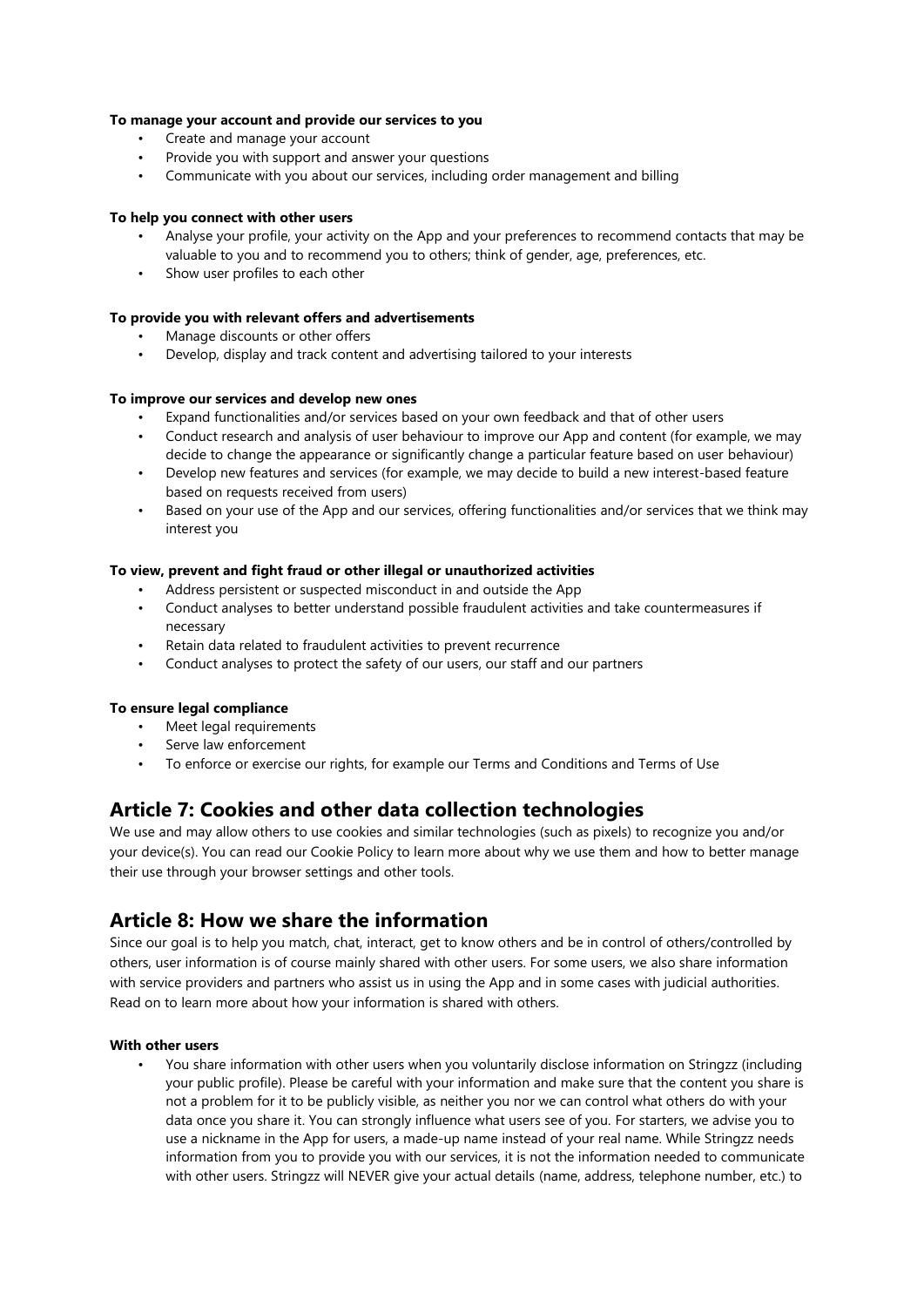other users. Also consider what you share in photos or videos, and whether or not you are clearly identifiable and identifiable.

• If you choose to restrict the audience to all or part of your profile or to certain content or information about you, it will be visible according to your settings. The App supports three levels of data sharing: private (the data is present in the app but is not shared with other users), my connections (the data is only shared with users you have connected to, probably because you have gained more trust in these users) and public (the data will be shown to anyone who can visit and view your profile).

#### <span id="page-6-0"></span>**With our service providers and partners**

- We use third parties to help us run and improve our App and related services. These third parties assist us with a variety of tasks, including data hosting and maintenance, analytics, customer service, marketing, advertising, payment processing, and security operations.
- We may also share information with partners who distribute advertisements and help us advertise our services. For example, we may share limited and encrypted information about you to advertising partners.
- We follow strict screening before engaging a service provider or working with a partner. All our service providers and partners must agree to strict confidentiality obligations.
- In some cases it is also possible that you purchase products and services from partners of ours, and that we therefore need to pass on your details to such a partner, for example your home address for the supply of goods or services. Before we do this, we will always ask your permission per partner or supplier, or propose an alternative method of delivery.

#### <span id="page-6-1"></span>**For business transactions**

• We may transfer your information if we are, in whole or in part, involved in a merger, sale, acquisition, disposal, restructuring, reorganization, dissolution, bankruptcy or other change of ownership or control.

#### <span id="page-6-2"></span>**When required by law**

- We may disclose your information if reasonably necessary:
	- o to comply with legal process such as a court order, subpoena or search warrant, government / law enforcement investigation, or other legal requirements;
	- o to help prevent or detect crime (in both cases depending on applicable law); or o to protect the safety of a person.

#### <span id="page-6-3"></span>**To enforce legal rights**

- We can also share information:
	- o if disclosure would limit our liability in a factual or threatened lawsuit;
	- o if necessary to protect our legal rights and those of our users, business partners or other interested parties;
	- o to enforce our agreements with you; and
	- o to investigate, prevent or take other measures related to illegal activities, suspected fraud or other wrongdoing.

#### <span id="page-6-4"></span>**With your permission or at your request**

- We may ask for your permission to share your information with third parties. In such a case, we will explain why we want to share this information.
- We may use and share personal information that is not personal (this means information that by itself does not identify who you are, such as information about the device, general demographics, general behavioural data, geographic location in an unidentifiable form), as well as personal information in a non-human readable form, under any of the above conditions. We may also share this information with third parties (especially advertisers) to develop and deliver targeted advertising on our services and on third party websites or applications, and to analyse and report the advertising you see. We may combine this information with additional information that is not personal or personal information in truncated, non-human readable form collected from other sources.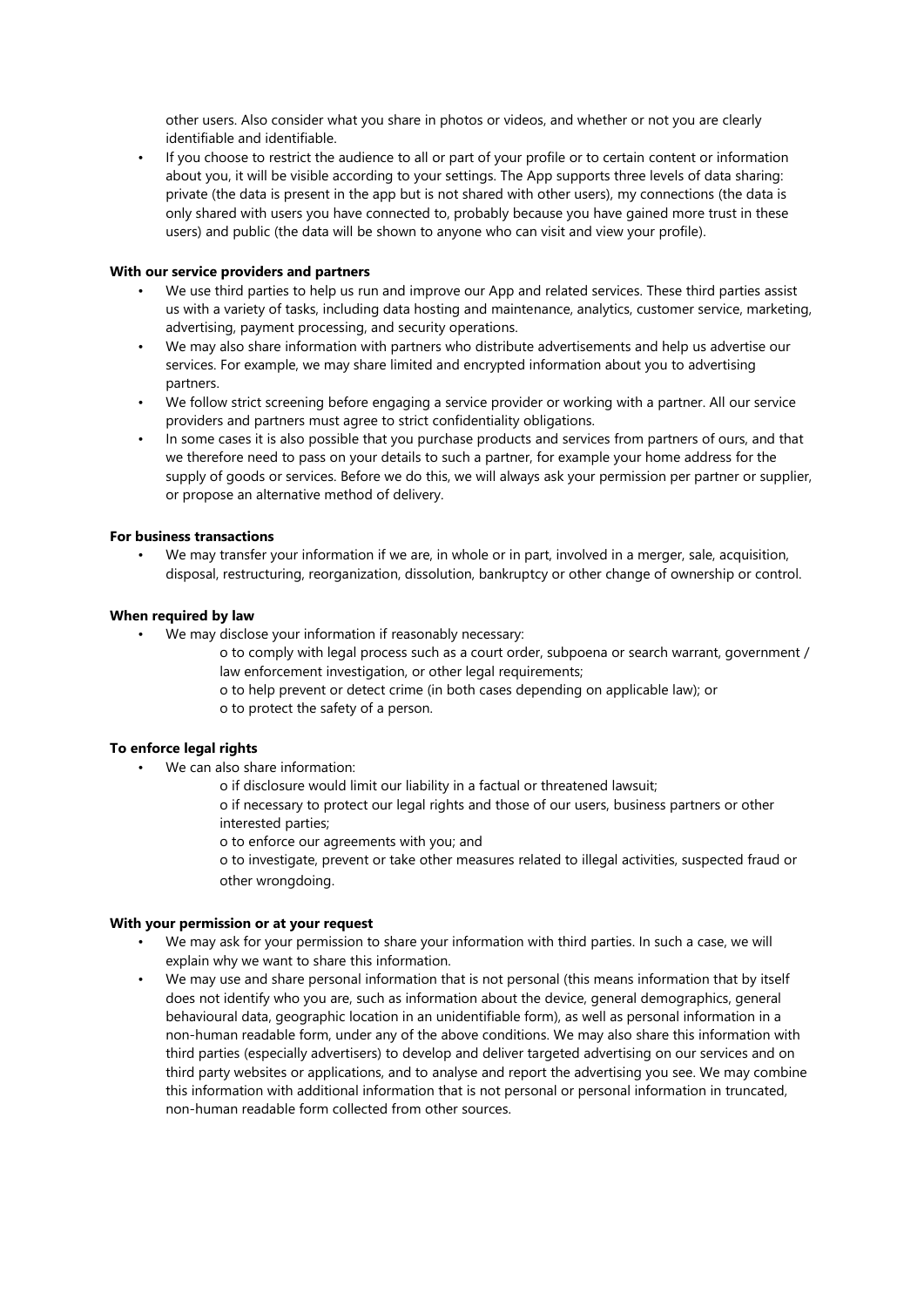# <span id="page-7-0"></span>**Article 9: Cross-border data transfer**

Information sharing as set out in Section 7 sometimes includes cross-border data transfers, for example to the United States and other jurisdictions. For example, if the service allows users to be located in the European Economic Area ("EEA"), their personal information will be transferred to countries outside the EEA. We use standard contractual clauses approved by the European Commission or other appropriate security to enable data transfers from the EEA to other countries. Standard contractual clauses are commitments between companies that transfer personal data, binding them to protect the privacy and security of your data.

# <span id="page-7-1"></span>**Article 10: Your rights**

You have various rights with regard to your personal data under laws and regulations.

Below you will find information about these rights. You can exercise your rights by sending an email to [privacy@stringzztheapp.com.](mailto:privacy@stringzztheapp.com)

State in your e-mail what right you want to exercise. Also put in your e-mail your App nickname and the telephone number with which you maintain the services of the App (the mobile telephone number is an important carrier and identifier for Stringzz). Stringzz will respond within one month after receiving your request.

We want you to keep control over your information, so we offer you the following tools:

- Access/update functions in the App. Tools and account settings that assist you in accessing, correcting or removing information that you have provided to us that is directly linked to your account within the service. If you have any questions about these tools and settings, please contact our customer service at members@stringzztheapp.com for assistance.
- Permissions on the device. Mobile platforms have authorization systems for specific types of data and notifications from devices, such as phone book and location services, as well as push notifications. You can change your settings on your device to allow or deny the collection of the corresponding information or the display of the associated notifications. Of course, certain services may lose full functionality if you do that. If you would like to know what functionality you are missing by denying permission, please contact our customer service at members@stringzztheapp.com for an explanation if it is not properly documented in the App.

### <span id="page-7-2"></span>**Right of inspection**

You have the right to view your personal data. You can therefore request from us which personal data we have about you and what we use your personal data for. Please realize that in first instance this concerns no more data than the data entered by yourself in the App, which can be viewed and changed via the App.

### <span id="page-7-3"></span>**Right to rectification of personal data**

You also have the right to have your personal data corrected if it is processed incorrectly or incompletely. If you would like to exercise this right, please indicate in your email to members@stringzztheapp.com which of your personal data needs to be corrected or completed and for what reason.

#### <span id="page-7-4"></span>**Right to delete personal data**

Uninstall. You can stop an app from continuing collecting information by removing it using the standard uninstall process for your device. If you delete the app from your mobile device, the unique ID associated with your device will be saved. If you reinstall the application on the same mobile device, we may re-associate this ID with previous transactions and activities. WITH THE REMOVAL OF THE APP FROM YOUR PHONE, YOU DO NOT DELETE YOUR PERSONAL DATA AT STRINGZZ. ONLY WHEN YOU TERMINATE YOUR ACCOUNT AT STRINGZZ, YOU INITIATE THE DELETION OF YOUR DATA ACCORDING TO OUR RETENTION PERIODS.

You have the right to request the removal of your personal data to the extent that it is no longer needed for the purpose for which it was collected. We may not or not fully comply with your request for removal, because Stringzz is obliged under, for example, tax legislation to keep certain data.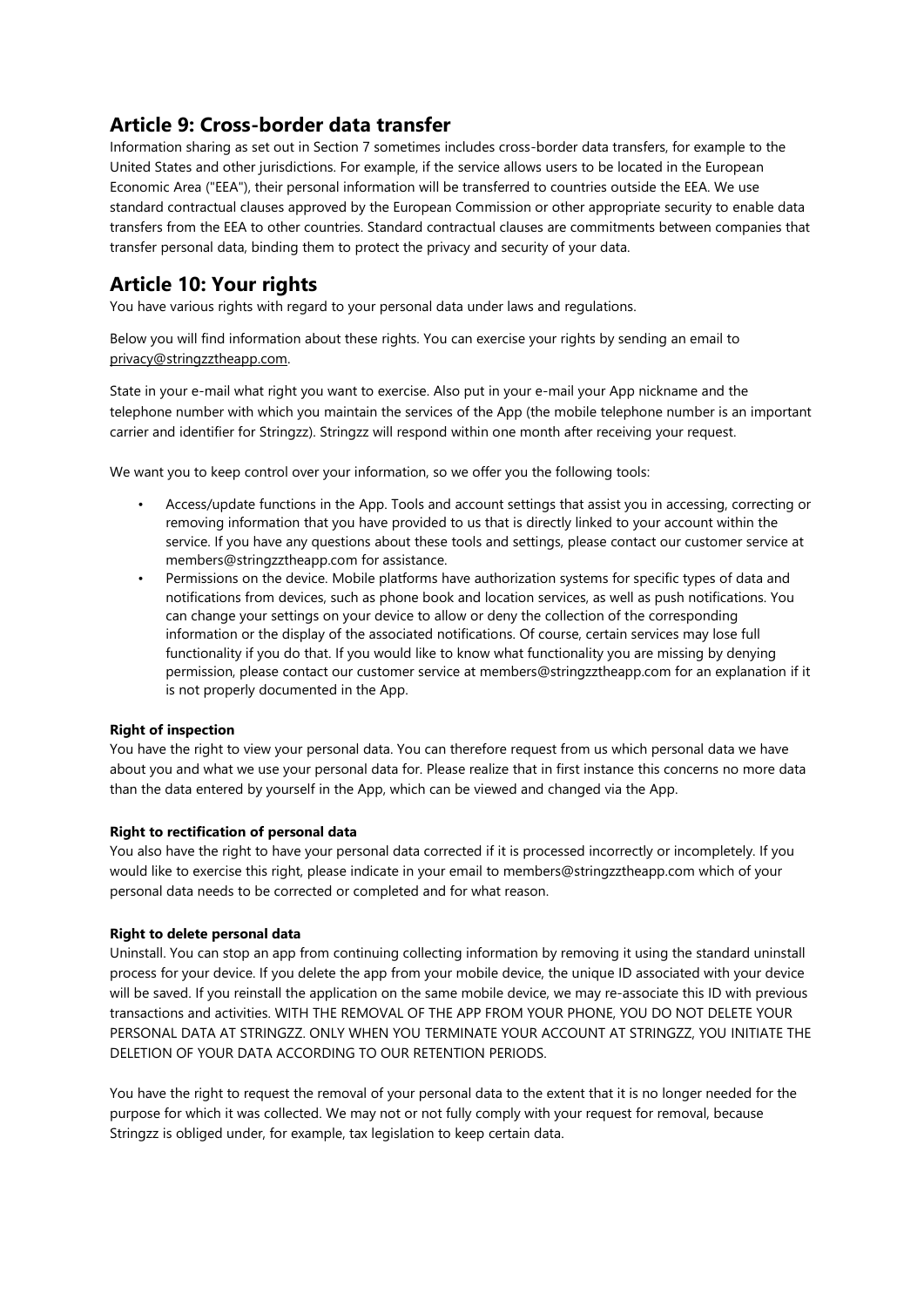#### <span id="page-8-0"></span>**Right to restriction of processing**

You also have the right to restrict the processing of your personal data. This means that Stringzz temporarily stops processing your personal data in certain situations. You can invoke this right in the following situations:

- pending the assessment of a request for rectification or objection;
- if your personal data should actually be deleted, but you do not wish it to be deleted;
- if Stringzz no longer needs the personal data, while you still need this data, for example for the preparation of a lawsuit.

#### <span id="page-8-1"></span>**Right to data portability**

You have the right to receive the personal data you provide to Stringzz in a common digital form. In this form, you can reuse the data or pass it on to another company of your choice. It is also possible for another company to exercise this right on your behalf. For this we need an authorization from you, so that we can be sure that this company will request this on your behalf.

This right only applies to the personal data that we process about you on the basis of your permission or on the basis of an agreement concluded with you.

#### <span id="page-8-2"></span>**Withdrawal of permission**

For certain purposes we ask for your consent. You can withdraw your consent at any time. The respective processing will then be stopped by us. The processing of your personal data that has already taken place remains lawful. If we need your permission, we will ask you for it.

#### <span id="page-8-3"></span>**Right to object**

The right to object means that you can object to certain processing of your personal data by Stringzz because of your specific situation. You have this right in the following cases:

- the processing that takes place on the basis of legitimate interest;
- when we use your data for profiling;
- the use of your personal data for direct marketing purposes.

If you object to these processing operations, we will assess whether we can accommodate your objection. In that case, it is up to Stringzz to demonstrate that, despite your objection, we still have a legitimate interest to continue to process the personal data. If this balancing of interests is in your favour, we will stop processing this personal data.

If you object to receiving commercial messages and profiling based on them, you can request us to stop using your personal data for these purposes. We will then stop immediately. In some cases, this means that we can no longer continue to provide certain specific services to you. This is often especially the case when a free membership exists and revenues are covered through advertising costs. We will always explain the consequences of stopping processing of certain personal data before you make your decision.

## <span id="page-8-4"></span>**Article 11: How we protect your data**

We are constantly working very hard to protect you from unauthorized access to or alteration, disclosure or destruction of your personal information. As with all technology companies, although we take steps to protect your information, we can never promise that your personal information, chats, and other communications will always be secured.

We regularly monitor our systems for potential vulnerabilities and attacks and regularly review our procedures for collecting, storing and processing information to update our physical, technical and organizational security measures.

We may suspend your use of all or part of our services without notice if we suspect or detect a security breach. If you believe that your account or information is no longer secure, you must notify us without delay.